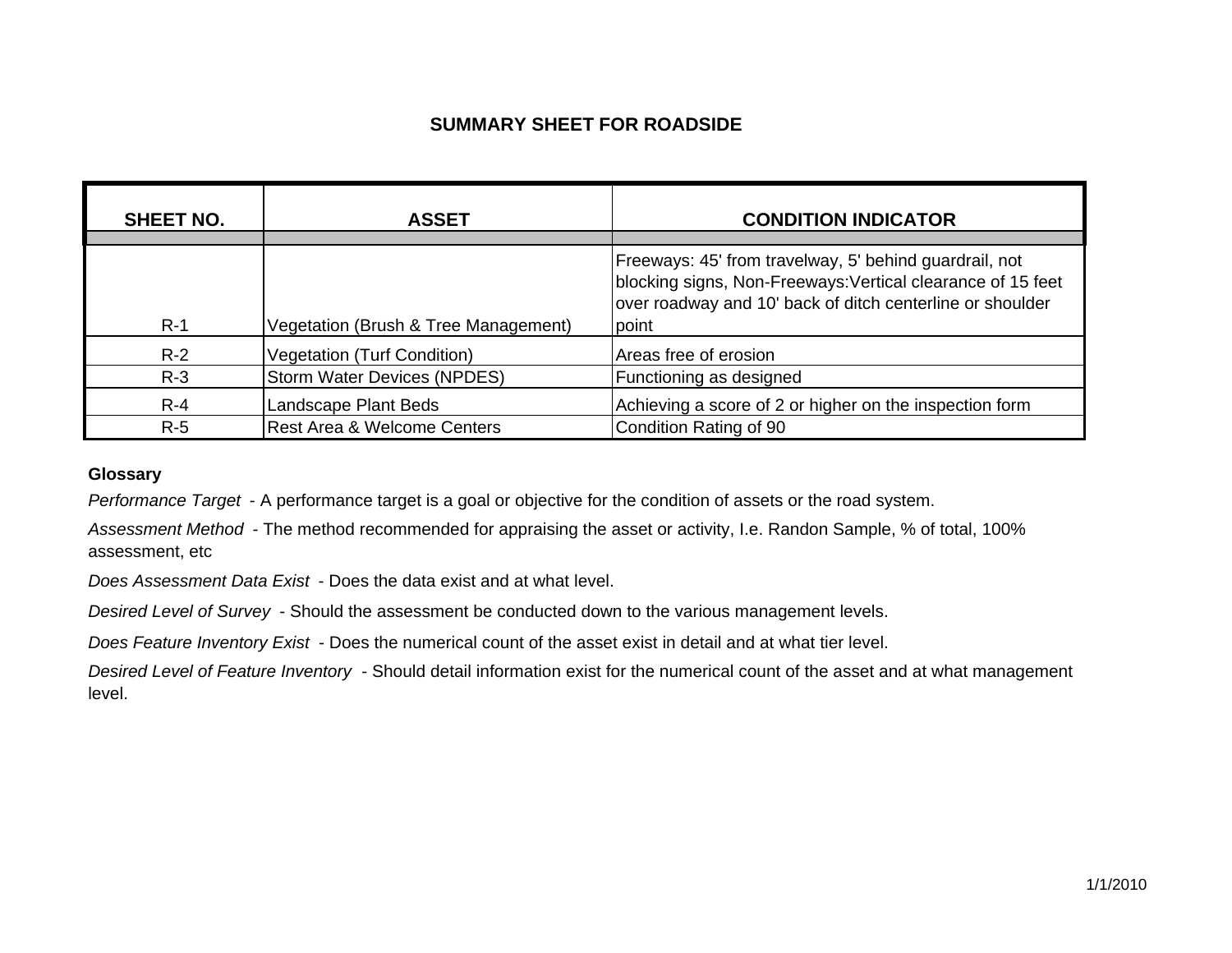| Element:              | Roadside                         |                                                                                                                                                                                          |  |
|-----------------------|----------------------------------|------------------------------------------------------------------------------------------------------------------------------------------------------------------------------------------|--|
| Asset:                | Vegetation                       |                                                                                                                                                                                          |  |
| Activities:           | <b>Brush and Tree Management</b> |                                                                                                                                                                                          |  |
| Condition Indicator:  |                                  | Freeways: 45' from travelway, 5' behind guardrail, not blocking signs,<br>Non-Freeways: Vertical clearance of 15 feet over roadway and 10' back<br>of ditch centerline or shoulder point |  |
| Performance Measure:  |                                  | Linear feet of measured forested shoulder in segment meeting<br>the condition indicator                                                                                                  |  |
| Work Plan Focus Area: |                                  | Infrastructure Health                                                                                                                                                                    |  |

| <b>LOS Category</b> | <b>LOS Description</b>                                     |
|---------------------|------------------------------------------------------------|
| A                   | Equal to or greater than 90% meets the condition indicator |
| B                   | 85% to < 90% meets the condition indicator                 |
| C                   | $80\%$ to $\lt 85\%$ meets the condition indicator         |
| D                   | 75% to < 80% meets the condition indicator                 |
|                     | Less than 75% meets the condition indicator                |

|                                    |            |            | Statewide   Regional   Subregional   Division |            | County     |
|------------------------------------|------------|------------|-----------------------------------------------|------------|------------|
| Performance Target                 | А          |            |                                               |            |            |
| <b>Assessment Method</b>           | <b>MCA</b> | <b>MCA</b> | <b>MCA</b>                                    | <b>MCA</b> | <b>MCA</b> |
| Does Assessment Data exist         | <b>YES</b> | <b>YES</b> | <b>NO</b>                                     | <b>YES</b> | <b>NO</b>  |
| Desired level of survey            | <b>YES</b> | <b>YES</b> | <b>NO</b>                                     | <b>YES</b> | N          |
| Does Feature Inventory exist       | <b>YES</b> | <b>YES</b> | <b>NO</b>                                     | <b>YES</b> | <b>NO</b>  |
| Desired level of Feature Inventory | YES        | <b>YES</b> | <b>NO</b>                                     | <b>YES</b> | <b>NA</b>  |

## **Glossary**

MCA: Maintenance Condition Assessment

Note:

Assess outside shoulders only, median vegetation will not be assessed. Inventory for all sections will be: (2 x section length).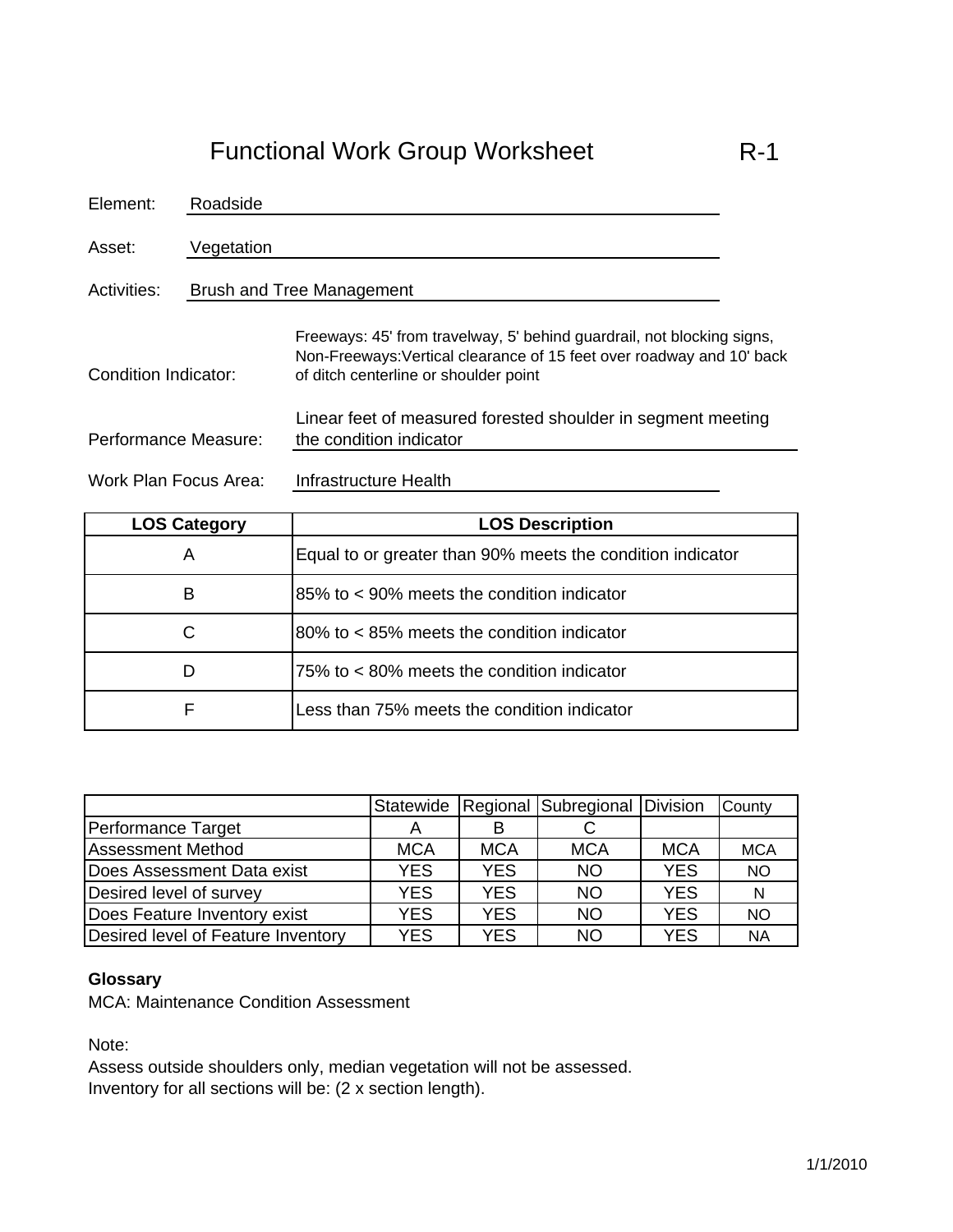| Element:              | Roadside              |                                                              |  |
|-----------------------|-----------------------|--------------------------------------------------------------|--|
| Asset:                | Vegetation            |                                                              |  |
| Activities:           | <b>Turf Condition</b> |                                                              |  |
| Condition Indicator:  |                       | Areas free of erosion                                        |  |
| Performance Measure:  |                       | Linear Feet of vegetated area that meets condition indicator |  |
| Work Plan Focus Area: |                       | Infrastructure Health                                        |  |

| <b>LOS Category</b> | <b>LOS Description</b>                                                                  |
|---------------------|-----------------------------------------------------------------------------------------|
| A                   | Equal to or greater than 95% of the linear measurement meets the<br>condition indicator |
| в                   | 90% to < 95% of the linear measurement meets the condition indicator                    |
| С                   | 85% to <90% of the linear measurement meets the condition indicator                     |
| D                   | 80% to < 85% of the linear measurement meets the condition indicator                    |
| F                   | Less than 80% of the linear measurement meets the condition indicator                   |

|                                    |            |            | Statewide   Regional   Subregional   Division |            | County     |
|------------------------------------|------------|------------|-----------------------------------------------|------------|------------|
| Performance Target                 | A          |            |                                               |            |            |
| <b>Assessment Method</b>           | <b>MCA</b> | <b>MCA</b> | <b>MCA</b>                                    | <b>MCA</b> | <b>MCA</b> |
| Does Assessment Data exist         | <b>YES</b> | <b>YES</b> | <b>NO</b>                                     | <b>YES</b> | <b>NO</b>  |
| Desired level of survey            | <b>YES</b> | <b>YES</b> | <b>NO</b>                                     | <b>YES</b> | <b>YES</b> |
| Does Feature Inventory exist       | <b>YES</b> | <b>YES</b> | <b>NO</b>                                     | <b>YES</b> | <b>NO</b>  |
| Desired level of Feature Inventory | <b>YES</b> | <b>YES</b> | <b>NO</b>                                     | <b>YES</b> | <b>YES</b> |

#### **Glossary**

MCA: Maintenance Condition Assessment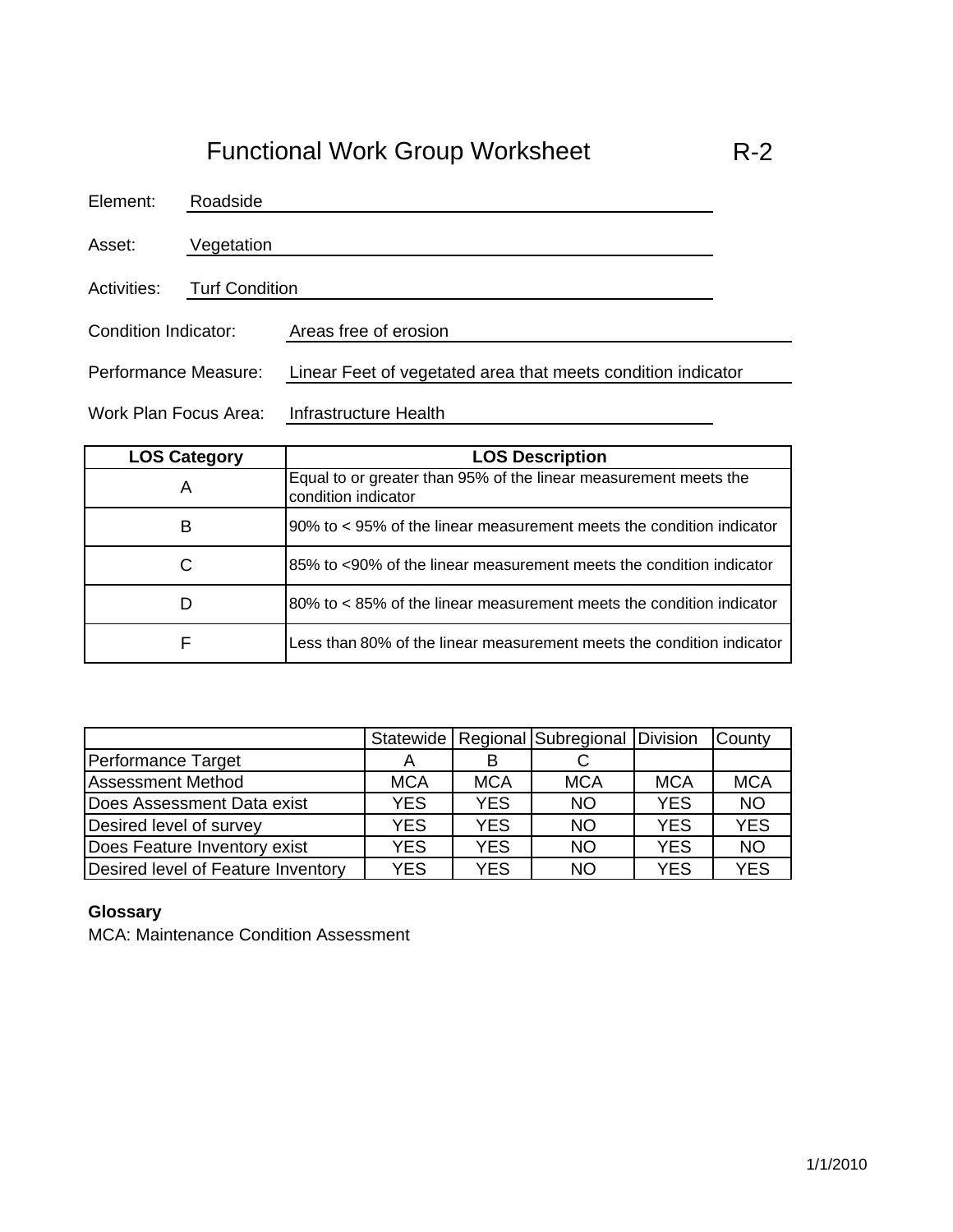Asset: Storm Water Device (NPDES)

Roadside

Element:

Activities: Maintenance of Storm Water Device

Condition Indicator: Functioning as designed (in compliance)

Performance Measure: Percent of devices that meet the condition indicator

Work Plan Focus Area: Infrastructure Health

| <b>LOS Category</b> | <b>LOS Description</b>                                                      |
|---------------------|-----------------------------------------------------------------------------|
| A                   | Equal to or greater than 95% of the devices meet the condition<br>indicator |
| В                   | 90 to < 95% of the devices meet the condition indicator                     |
| C                   | 85 to < 90% of the devices meet the condition indicator                     |
| D                   | 80 to <85% of the devices meet the condition indicator                      |
| F                   | <80% of the devices meet the condition indicator                            |

|                                    |              |              | Statewide Regional Subregional Division | County |
|------------------------------------|--------------|--------------|-----------------------------------------|--------|
| Performance Target                 |              |              |                                         |        |
| <b>Assessment Method</b>           | <b>SWDCA</b> | <b>SWDCA</b> | <b>SWDCA</b>                            |        |
| Does Assessment Data exist         | <b>YES</b>   | <b>YES</b>   | <b>YES</b>                              |        |
| Desired level of survey            | <b>YES</b>   | <b>YES</b>   | <b>YES</b>                              |        |
| Does Feature Inventory exist       | YES          | <b>YES</b>   | <b>YES</b>                              |        |
| Desired level of Feature Inventory | <b>YES</b>   | <b>YES</b>   | <b>YES</b>                              |        |

#### **Glossary**

SWDCA: Storm Water Device Condition Assessment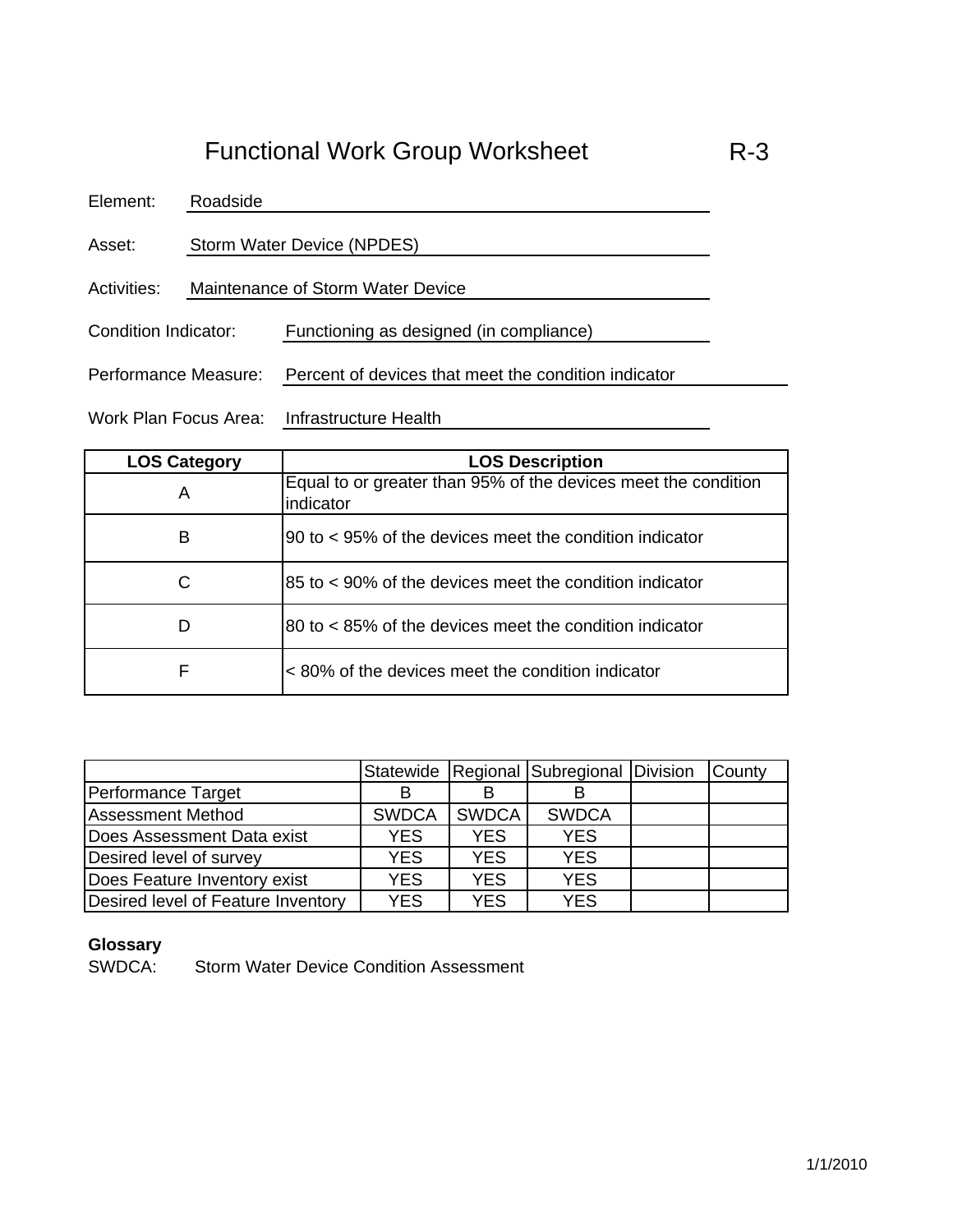Element: Roadside

Asset: Landscape Planted Areas

Activities: Maintenance of Landscape Planted Areas

Condition Indicator: Achieving a score of 2 or higher on the inspection form

Performance Measure: Percent of planted areas that meet the condition indicator

Work Plan Focus Area: Infrastructure Health

| <b>LOS Category</b> | <b>LOS Description</b>                                    |
|---------------------|-----------------------------------------------------------|
| A                   | Equal to or greater than 90% meet the condition indicator |
| В                   | 80% to <90% meet the condition indicator                  |
| С                   | 70% to < 80% meet the condition indicator                 |
| D                   | 60% to < 70% meet the condition indicator                 |
| F                   | Less than 60% meets the condition indicator               |

|                                    |            |            | Statewide   Regional   Subregional   Division |            | County     |
|------------------------------------|------------|------------|-----------------------------------------------|------------|------------|
| Performance Target                 |            |            | <b>NA</b>                                     |            |            |
| <b>Assessment Method</b>           | <b>DIV</b> | <b>DIV</b> | <b>DIV</b>                                    |            |            |
| Does Assessment Data exist         | <b>NO</b>  | <b>NO</b>  | <b>NO</b>                                     | <b>NO</b>  | <b>NO</b>  |
| Desired level of survey            | <b>YES</b> | <b>YES</b> | <b>YES</b>                                    | <b>YES</b> | <b>YES</b> |
| Does Feature Inventory exist       | <b>NO</b>  | <b>NO</b>  | <b>NO</b>                                     | <b>NO</b>  | <b>NO</b>  |
| Desired level of Feature Inventory | <b>YES</b> | <b>YES</b> | <b>YES</b>                                    | <b>NA</b>  | <b>NA</b>  |

Notes:

Division Roadside Unit will evaluate and provide data to SRMU. The Inspection form has been revised to be simplier and more objective.